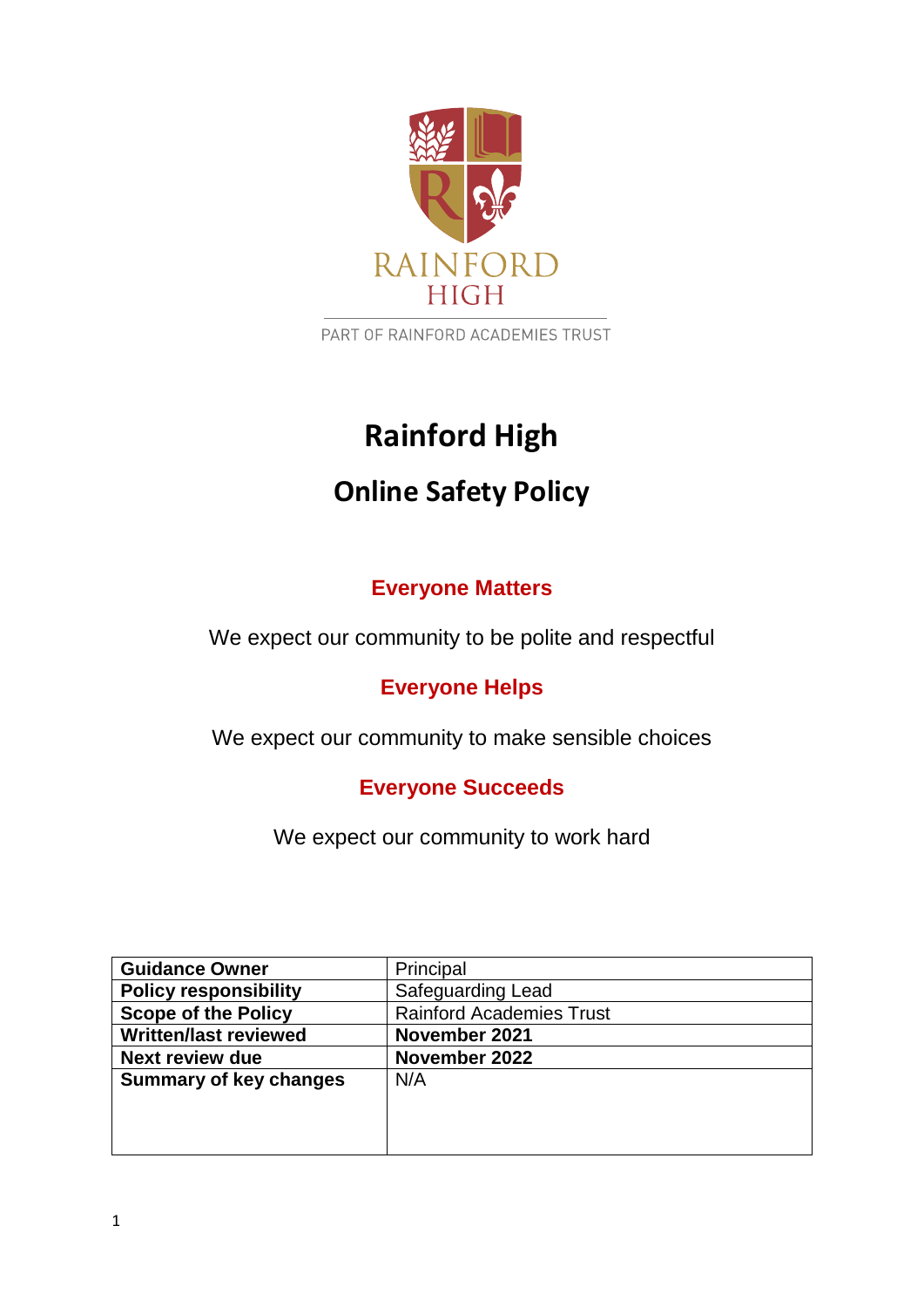## **Contents**

- [1. Aims](#page-1-0)
- [2. Legislation and guidance](#page-1-1)
- [3. Roles and responsibilities](#page-2-0)
- [4. Educating pupils about online safety](#page-4-0)
- [5. Educating parents about online safety](#page-5-0)
- [6. Cyber-bullying](#page-5-1)
- [7. Acceptable use of the internet in school](#page-6-0)
- [8. Pupils using mobile devices in school](#page-6-1)
- [9. Staff using work devices outside school](#page-6-2)
- [10. How the school will respond to issues of misuse](#page-7-0)
- [11. Training](#page-7-1)
- 12. [Monitoring arrangements](#page-7-2)
- 14. The Prevent Duty
- [14. Links with other policies](#page-8-0)

#### <span id="page-1-0"></span>**1. Aims**

Our school aims to:

- Have robust processes in place to ensure the online safety of pupils, staff, volunteers and trustees
- Deliver an effective approach to online safety, which empowers us to protect and educate the whole school community in its use of technology
- Establish clear mechanisms to identify, intervene and escalate an incident, where appropriate

## <span id="page-1-1"></span>**2. Legislation and guidance**

This policy is based on the Department for Education's (DfE) statutory safeguarding guidance, [Keeping Children Safe in Education,](https://www.gov.uk/government/publications/keeping-children-safe-in-education--2) and its advice for schools on:

- > [Teaching online safety in schools](https://www.gov.uk/government/publications/teaching-online-safety-in-schools)
- [Preventing and tackling bullying](https://www.gov.uk/government/publications/preventing-and-tackling-bullying) and [cyber-bullying: advice for principals and school staff](https://www.gov.uk/government/publications/preventing-and-tackling-bullying)
- > [\[Relationships and sex education](https://www.gov.uk/government/publications/relationships-education-relationships-and-sex-education-rse-and-health-education)]
- > [Searching, screening and confiscation](https://www.gov.uk/government/publications/searching-screening-and-confiscation)
- The Prevent Duty Department Advice for Schools and Childcare providers

It also refers to the Department's guidance on [protecting children from radicalisation.](https://www.gov.uk/government/publications/protecting-children-from-radicalisation-the-prevent-duty)

It reflects existing legislation, including but not limited to the [Education Act 1996](https://www.legislation.gov.uk/ukpga/1996/56/contents) (as amended), the [Education and Inspections Act 2006](https://www.legislation.gov.uk/ukpga/2006/40/contents) and th[e Equality Act 2010.](https://www.legislation.gov.uk/ukpga/2010/15/contents) In addition, it reflects the [Education](http://www.legislation.gov.uk/ukpga/2011/21/contents/enacted)  [Act 2011,](http://www.legislation.gov.uk/ukpga/2011/21/contents/enacted) which has given teachers stronger powers to tackle cyber-bullying by, if necessary,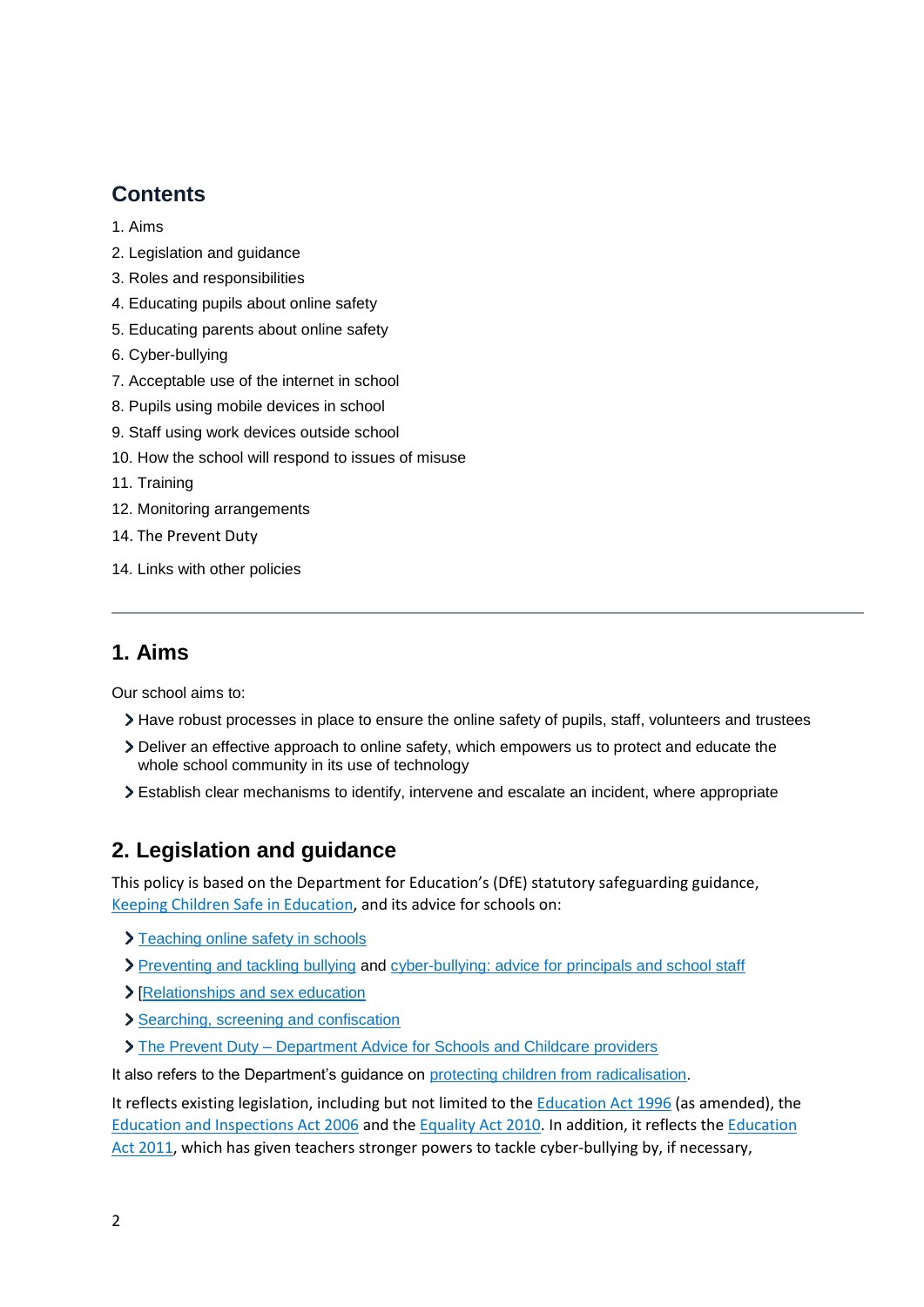searching for and deleting inappropriate images or files on pupils' electronic devices where they believe there is a 'good reason' to do so.

<span id="page-2-0"></span>The policy also takes into account the National Curriculum computing programmes of study.

## **3. Roles and responsibilities**

#### **3.1 The trustee board**

The trustee board has overall responsibility for monitoring this policy and holding the principal to account for its implementation.

The trustee board will review this policy regularly as part of safeguarding reviews with appropriate staff to discuss online safety, and monitor online safety logs as provided by the designated safeguarding lead (DSL).

The trustee who oversees online safety is Jayne Lloyd.

All trustees will:

- Ensure that they have read and understand this policy
- Agree and adhere to the terms on acceptable use of the school's ICT systems and the internet see the acceptable use policy.

#### **3.2 The principal**

The principal is responsible for ensuring that staff understand this policy, and that it is being implemented consistently throughout the school.

#### **3.3 The designated safeguarding lead**

Details of the school's DSL, Deputy DSL and DS Officers are set out on our school website under safeguarding.

The DSL takes lead responsibility for online safety in school, in particular:

- Supporting the principal in ensuring that staff understand this policy and that it is being implemented consistently throughout the school
- Working with the principal, ICT manager and other staff, as necessary, to address any online safety issues or incidents
- Ensuring that any online safety incidents are logged and dealt with appropriately in line with this policy
- Ensuring that any incidents of cyber-bullying are logged and dealt with appropriately in line with the school behaviour policy
- Updating and delivering staff training on online safety
- Liaising with other agencies and/or external services if necessary
- Providing regular reports on online safety in school to the principal and/or trustee board

This list is not intended to be exhaustive.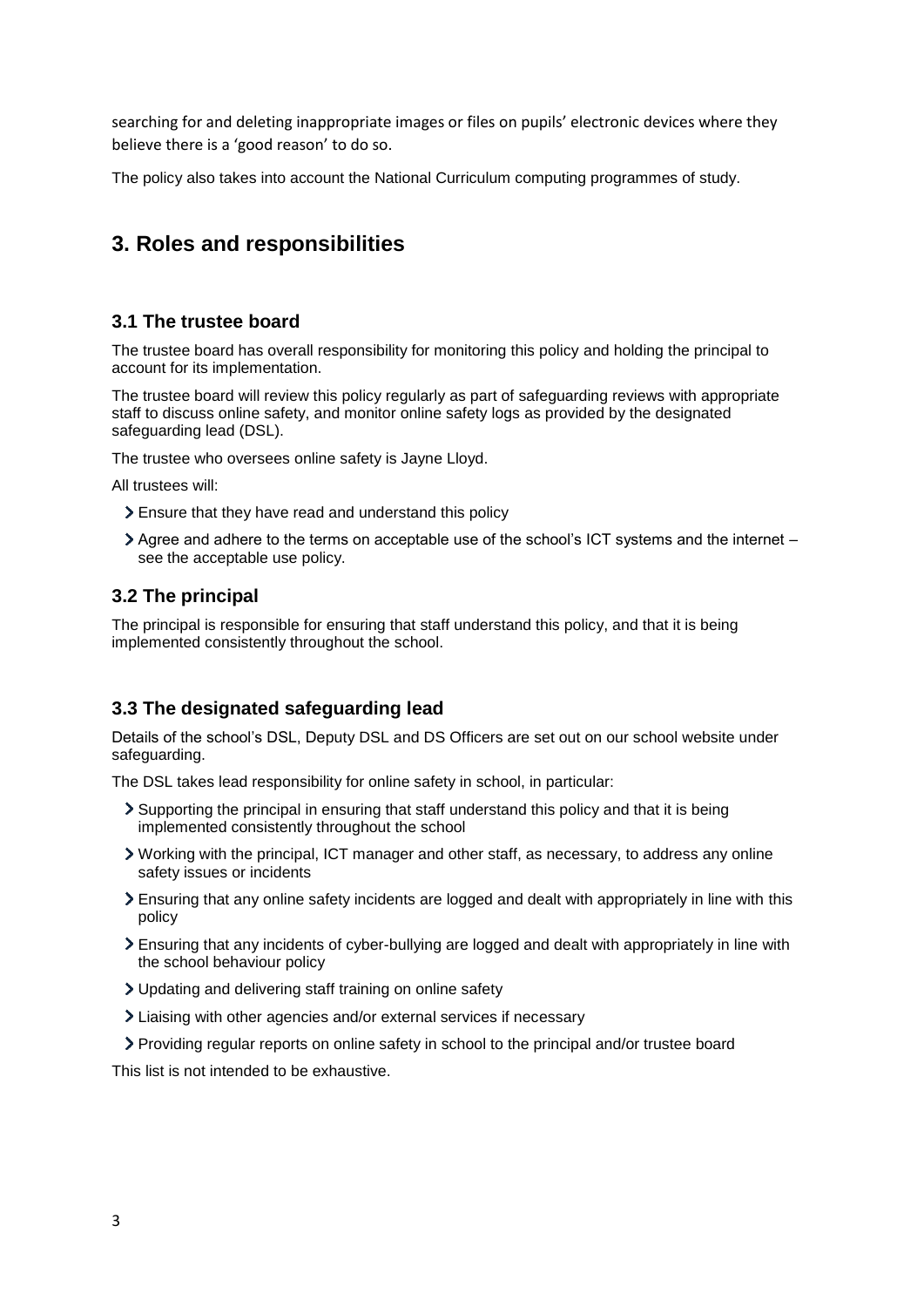#### **3.4 The ICT manager**

The ICT manager is responsible for:

- Putting in place appropriate filtering and monitoring systems, which are updated on a regular basis and keep pupils safe from potentially harmful and inappropriate content and contact online while at school, including terrorist and extremist material
- Ensuring that the school's ICT systems are secure and protected against viruses and malware, and that such safety mechanisms are updated regularly
- Conducting a full security check and monitoring the school's ICT systems constantly, including network monitoring, office 365 account monitoring, anti-virus software. There are also security audits being carried out.
- Blocking access to potentially dangerous sites and, where possible, preventing the downloading of potentially dangerous files
- Ensuring that any online safety incidents are logged and dealt with appropriately in line with this policy
- Ensuring that any incidents of cyber-bullying are dealt with appropriately in line with the school behaviour policy

This list is not intended to be exhaustive.

#### **3.5 All staff and volunteers**

All staff, including contractors and agency staff, and volunteers are responsible for:

- Maintaining an understanding of this policy
- Implementing this policy consistently
- Agreeing and adhering to the terms on acceptable use of the school's ICT systems and the internet and ensuring that pupils follow the school's terms on acceptable use
- Working with the DSL to ensure that any online safety incidents are logged and dealt with appropriately in line with this policy
- Ensuring that any incidents of cyber-bullying are dealt with appropriately in line with the school behaviour policy

This list is not intended to be exhaustive.

#### **3.6 Parents**

Parents are expected to:

- Notify a member of staff or the principal of any concerns or queries regarding this policy
- Ensure their child has read, understood and agreed to the terms on acceptable use of the school's ICT systems and internet

Parents can seek further guidance on keeping children safe online from the following organisations and websites:

- What are the issues? [UK Safer Internet Centre](https://www.saferinternet.org.uk/advice-centre/parents-and-carers/what-are-issues)
- > Hot topics [Childnet International](http://www.childnet.com/parents-and-carers/hot-topics)
- Parent factsheet [Childnet International](https://www.childnet.com/resources/parents-and-carers-resource-sheet)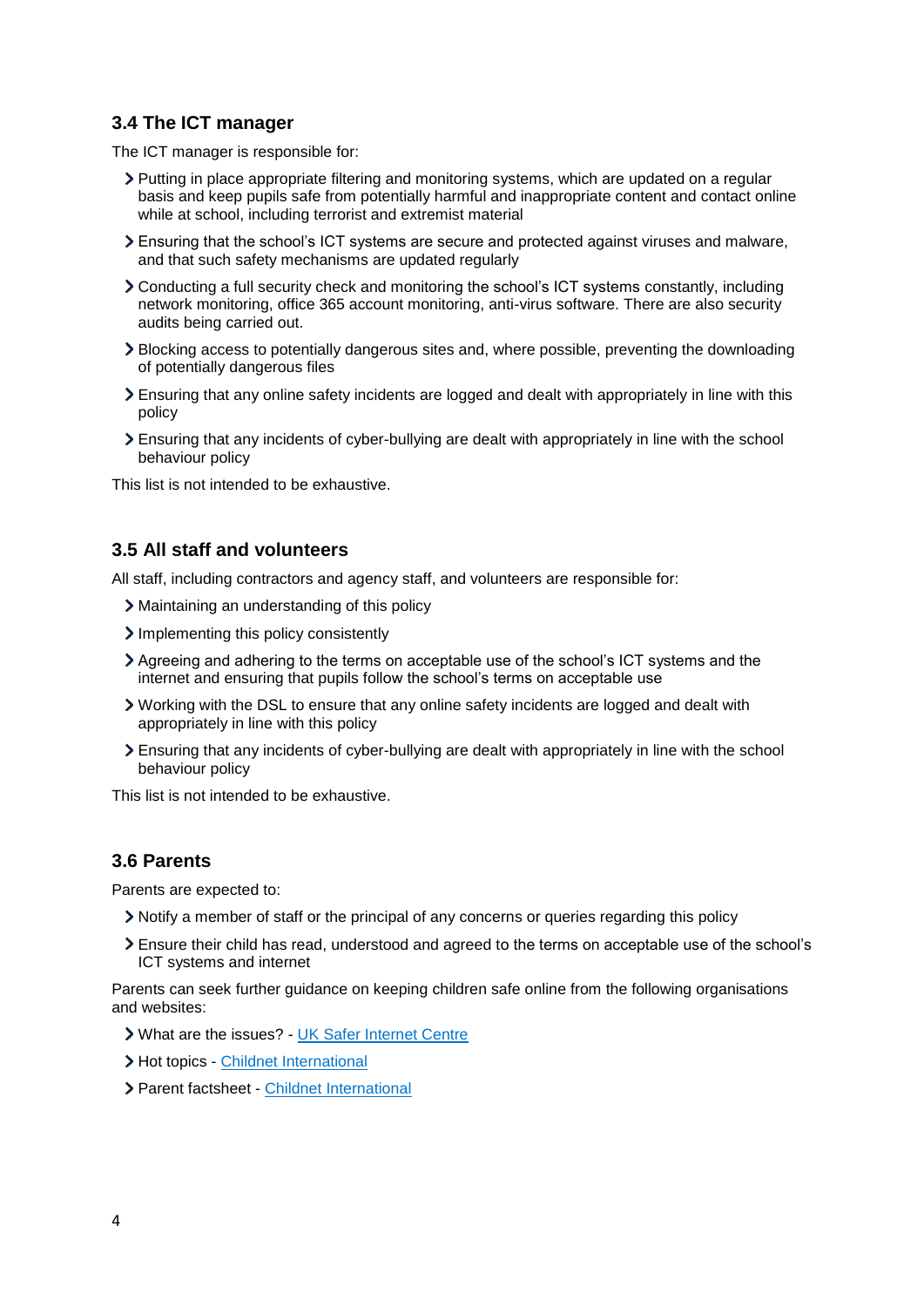#### **3.7 Visitors and members of the community**

Visitors and members of the community who use the school's ICT systems or internet will be made aware of this policy, when relevant, and expected to read and follow it. If appropriate, they will be expected to agree to the terms on acceptable use.

#### <span id="page-4-0"></span>**4. Educating pupils about online safety**

Pupils will be taught about online safety as part of the curriculum:

From September 2020 **all** schools will have to teach:

[Relationships and sex education and health education](https://schoolleaders.thekeysupport.com/uid/66a1d83e-2fb9-411e-91f1-fe52a09d16d1/) in secondary schools

In **Key Stage 3**, pupils will be taught to:

- Understand a range of ways to use technology safely, respectfully, responsibly and securely, including protecting their online identity and privacy
- Recognise inappropriate content, contact and conduct, and know how to report concerns

Pupils in **Key Stage 4** will be taught:

- To understand how changes in technology affect safety, including new ways to protect their online privacy and identity
- > How to report a range of concerns

*By the end of secondary school, they will know:*

- Their rights, responsibilities and opportunities online, including that the same expectations of behaviour apply in all contexts, including online
- About online risks, including that any material someone provides to another has the potential to be shared online and the difficulty of removing potentially compromising material placed online
- Not to provide material to others that they would not want shared further and not to share personal material which is sent to them
- What to do and where to get support to report material or manage issues online
- > The impact of viewing harmful content
- That specifically sexually explicit material (e.g. pornography) presents a distorted picture of sexual behaviours, can damage the way people see themselves in relation to others and negatively affect how they behave towards sexual partners
- That sharing and viewing indecent images of children (including those created by children) is a criminal offence which carries severe penalties including jail
- How information and data is generated, collected, shared and used online
- How to identify harmful behaviours online (including bullying, abuse or harassment) and how to report, or find support, if they have been affected by those behaviours

The safe use of social media and the internet will also be covered in other subjects where relevant.

The school will use assemblies to raise pupils' awareness of the dangers that can be encountered online and may also invite speakers to talk to pupils about this.

Online safety is also covered in ICT lesson and PSHE, along with parents receiving supporting materials from our subscription to the National Online Safety website. We have now received recognition for our commitment to improving online safety at Rainford.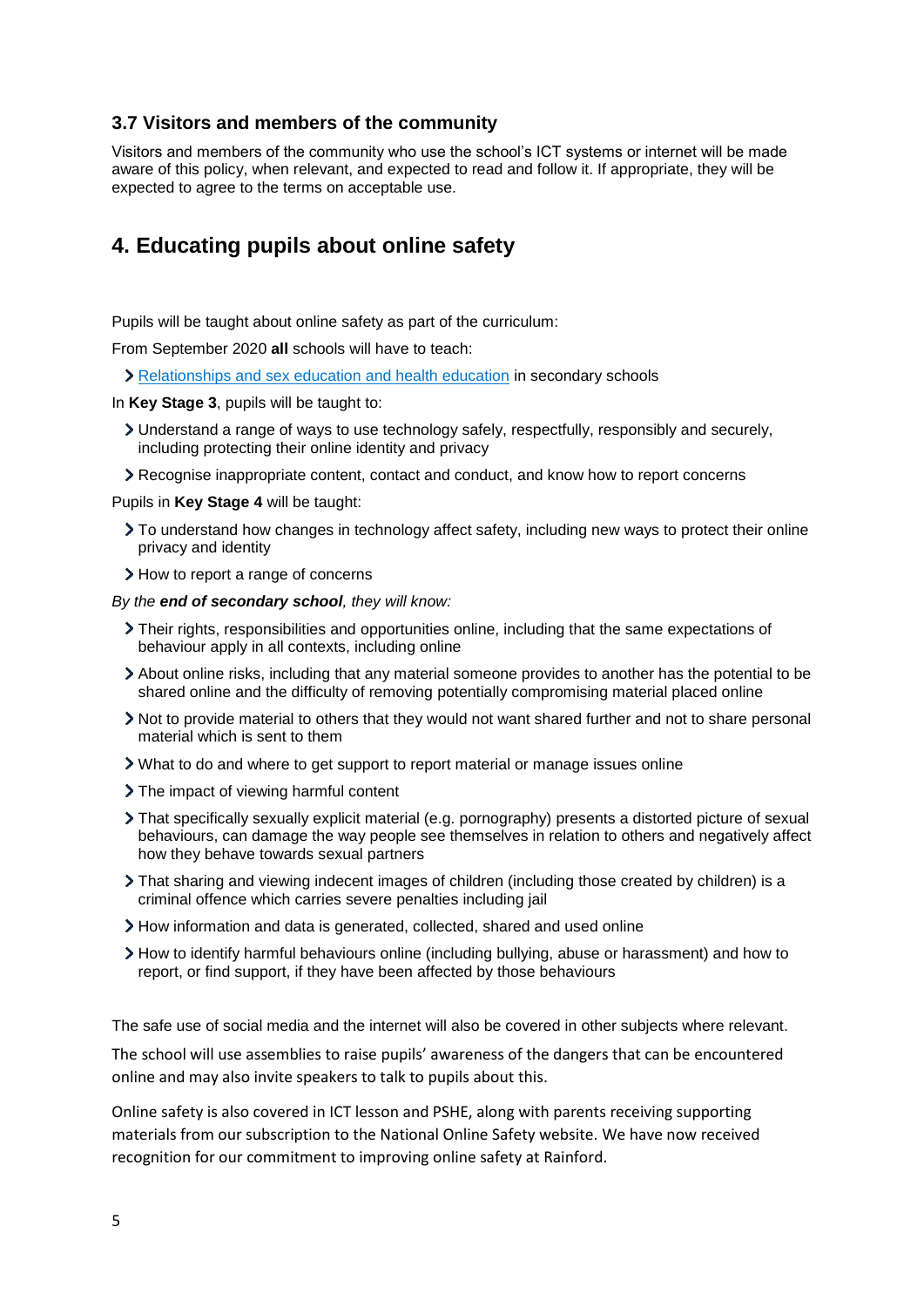## <span id="page-5-0"></span>**5. Educating parents about online safety**

The school will raise parents' awareness of internet safety in letters or other communications home, in information via our website and through encouraging engagement in the National Online Safety subscription. This policy will also be shared with parents.

If parents have any queries or concerns in relation to online safety, these should be raised in the first instance with the principal and/or the DSL.

Concerns or queries about this policy can be raised with any member of staff or the principal.

## <span id="page-5-1"></span>**6. Cyber-bullying**

#### **6.1 Definition**

Cyber-bullying takes place online, such as through social networking sites, messaging apps or gaming sites. Like other forms of bullying, it is the repetitive, intentional harming of one person or group by another person or group, where the relationship involves an imbalance of power. (See also the school behaviour policy and the anti-bullying policy.)

#### **6.2 Preventing and addressing cyber-bullying**

To help prevent cyber-bullying, we will ensure that pupils understand what it is and what to do if they become aware of it happening to them or others. We will ensure that pupils know how they can report any incidents and are encouraged to do so, including where they are a witness rather than the victim.

The school will actively discuss cyber-bullying with pupils, explaining the reasons why it occurs, the forms it may take and what the consequences can be. Form tutors will discuss cyber-bullying with their tutor groups, and the issue will be addressed in assemblies.

Teaching staff are also encouraged to find opportunities to use aspects of the curriculum to cover cyber-bullying. This includes personal, social, health and economic (PSHE) education, and other subjects where appropriate.

All staff, trustees and volunteers (where appropriate) receive training on cyber-bullying, its impact and ways to support pupils, as part of safeguarding training.

The school also sends information/leaflets on cyber-bullying to parents so that they are aware of the signs, how to report it and how they can support children who may be affected.

In relation to a specific incident of cyber-bullying, the school will follow the processes set out in the school behaviour policy and anti-bullying policy. Where illegal, inappropriate or harmful material has been spread among pupils, the school will use all reasonable endeavours to ensure the incident is contained. This will be carried out in line with our peer to peer allegations policy appropriate.

The DSL will consider whether the incident should be reported to the police if it involves illegal material, and will work with external services if it is deemed necessary to do so.

#### **6.3 Examining electronic devices**

School staff have the specific power under the Education and Inspections Act 2006 (which has been increased by the Education Act 2011) to search for and, if necessary, delete inappropriate images or files on pupils' electronic devices, including mobile phones, iPads and other tablet devices, where they believe there is a 'good reason' to do so.

When deciding whether there is a good reason to examine or erase data or files on an electronic device, staff must reasonably suspect that the data or file in question has been, or could be, used to:

- Cause harm, and/or
- Disrupt teaching, and/or
- > Break any of the school rules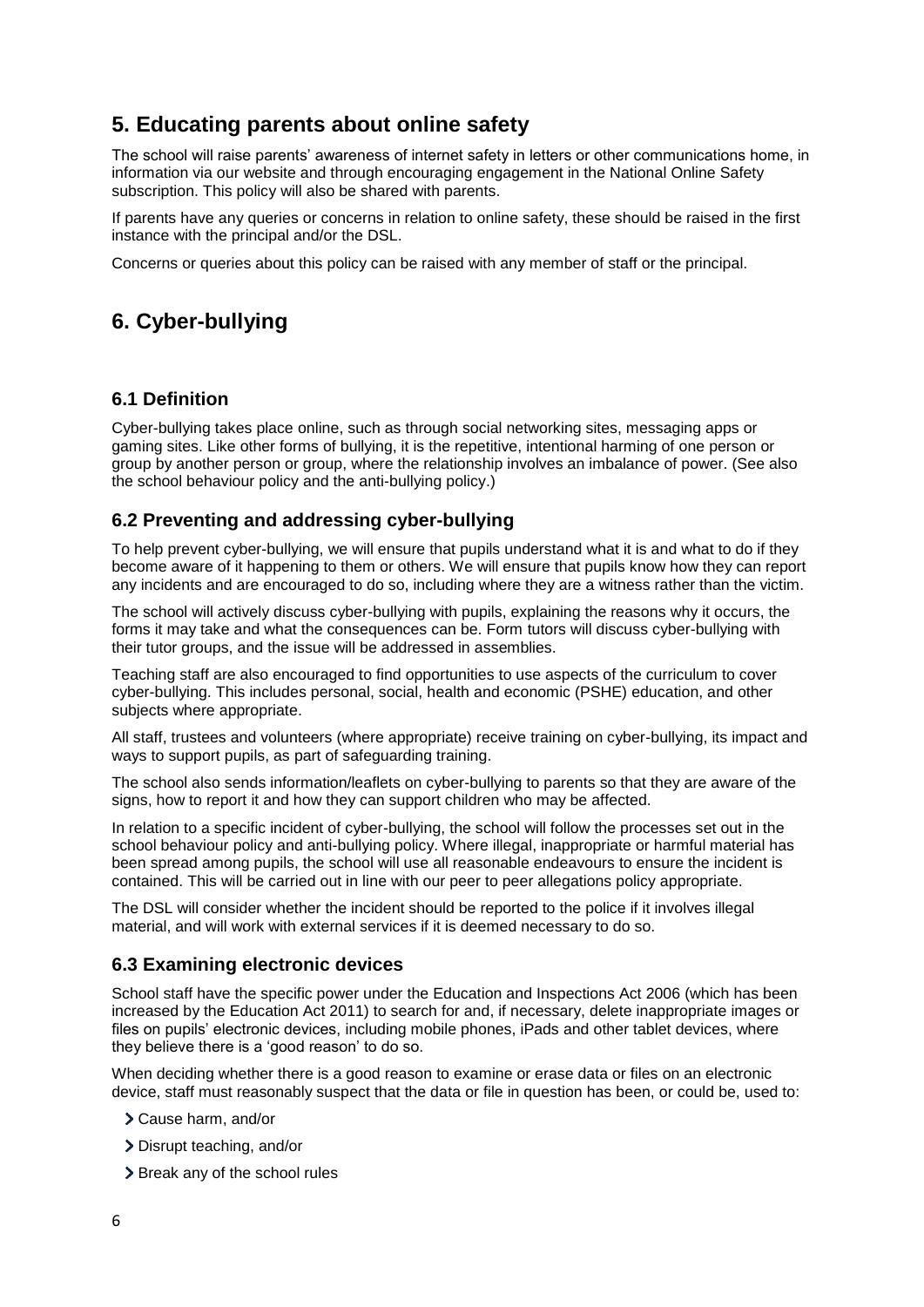If inappropriate material is found on the device, it is up to the staff member in conjunction with the DSL or other member of the senior leadership team to decide whether they should:

- Delete that material, or
- Retain it as evidence (of a criminal offence or a breach of school discipline), and/or
- > Report it to the police

Any searching of pupils will be carried out in line with the DfE's latest guidance on [screening,](https://www.gov.uk/government/publications/searching-screening-and-confiscation)  [searching and confiscation.](https://www.gov.uk/government/publications/searching-screening-and-confiscation)

Any complaints about searching for or deleting inappropriate images or files on pupils' electronic devices will be dealt with through the school complaints procedure.

## <span id="page-6-0"></span>**7. Acceptable use of the internet in school**

All pupils, parents, staff, volunteers and trustees are expected to sign an agreement regarding the acceptable use of the school's ICT systems and the internet. Visitors will be expected to read and agree to the school's terms on acceptable use if relevant.

Use of the school's internet must be for educational purposes only, or for the purpose of fulfilling the duties of an individual's role.

We will monitor the websites visited by pupils, staff, volunteers, trustees and visitors to ensure they comply with the above. We also use secures software to monitor use of the computers.

More information is set out in the acceptable use agreements in appendices 1, 2 and 3.

## <span id="page-6-1"></span>**8. Pupils using mobile devices in school**

Pupils may bring mobile devices into school, but are not permitted to use them during:

- >Lessons
- > Tutor group time
- Clubs before or after school, or any other activities organised by the school
- > During break or lunchtime

We operate the policy of: Hear it, see it, use it, lose it, unless authorised to do by a member of staff.

Any use of mobile devices in school by pupils must be in line with the acceptable use agreement

Any breach of the acceptable use agreement by a pupil may trigger disciplinary action in line with the school behaviour policy, which may result in the confiscation of their device.

#### <span id="page-6-2"></span>**9. Staff using work devices outside school**

Staff members using a work device outside school must not install any unauthorised software on the device and must not use the device in any way which would violate the school's terms of acceptable use.

Staff must ensure that their work device is secure and password-protected, and that they do not share their password with others. They must take all reasonable steps to ensure the security of their work device when using it outside school. Any USB devices containing data relating to the school must be encrypted. We strongly discourage any use of USB devices.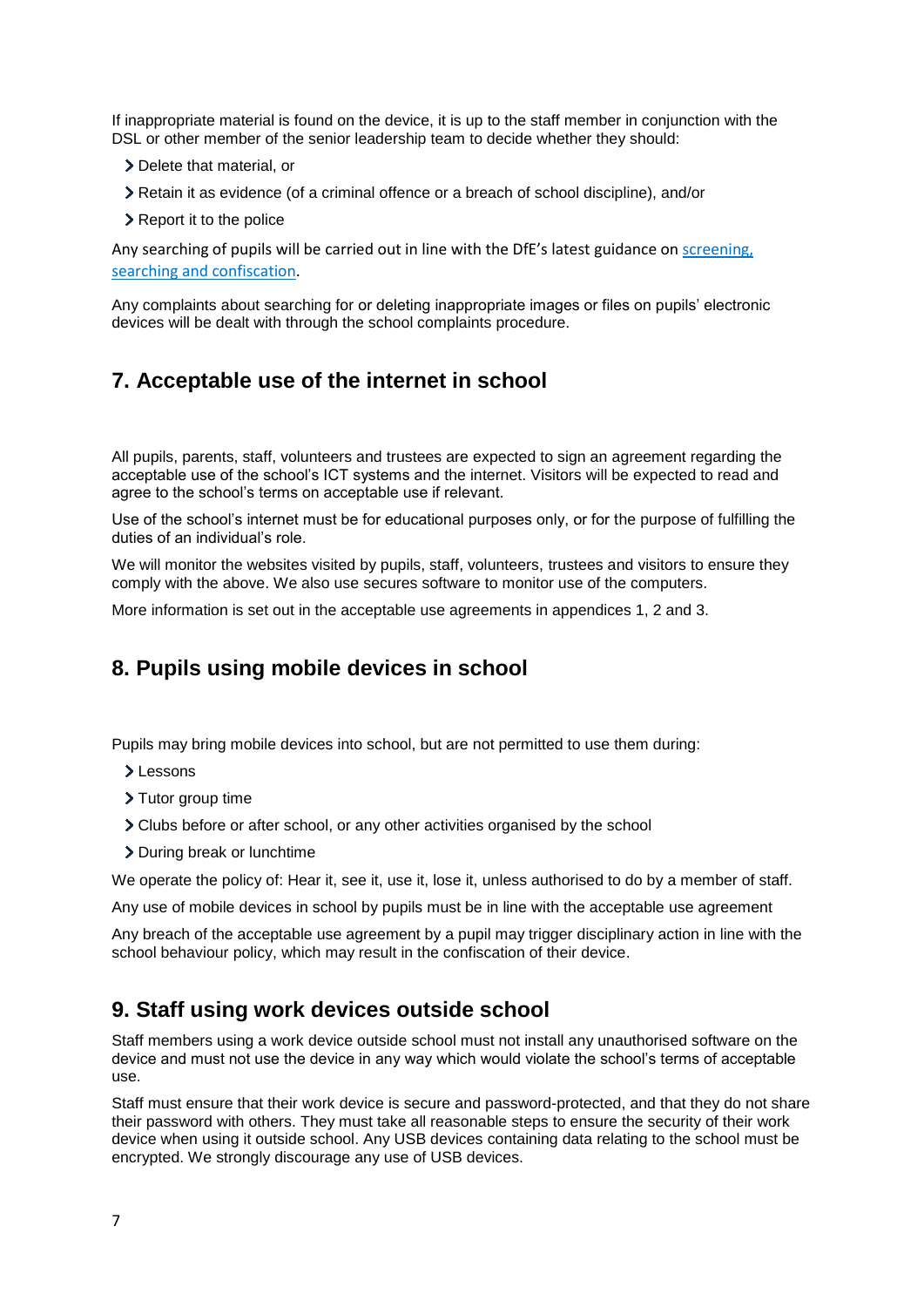If staff have any concerns over the security of their device, they must seek advice from the ICT manager.

Work devices must be used solely for work activities.

## <span id="page-7-0"></span>**10. How the school will respond to issues of misuse**

Where a pupil misuses the school's ICT systems or internet, we will follow the procedures in our behaviour for learning, safeguarding and exclusions policies. The action taken will depend on the individual circumstances, nature and seriousness of the specific incident, and will be proportionate.

Where a staff member misuses the school's ICT systems or the internet, or misuses a personal device where the action constitutes misconduct, the matter will be dealt with in accordance with the staff disciplinary procedures. The action taken will depend on the individual circumstances, nature and seriousness of the specific incident.

The school will consider whether incidents which involve illegal activity or content, or otherwise serious incidents, should be reported to the police.

#### <span id="page-7-1"></span>**11. Training**

All new staff members will receive training, as part of their induction, on safe internet use and online safeguarding issues including cyber-bullying and the risks of online radicalisation.

All staff members will receive refresher training at least once each academic year as part of safeguarding training, as well as relevant updates as required (for example through emails, e-bulletins and staff meetings).

The DSL and Deputies will undertake child protection and safeguarding training, which will include online safety, at least every 2 years. They will also update their knowledge and skills on the subject of online safety at regular intervals, and at least annually.

Trustees will receive training on safe internet use and online safeguarding issues as part of their safeguarding training.

Volunteers will receive appropriate training and updates, if applicable.

More information about safeguarding training is set out in our child protection and safeguarding policy.

#### <span id="page-7-2"></span>**12. Monitoring arrangements**

The DSL, Deputies and officers along with the pastoral team log behaviour and safeguarding issues related to online safety.

This policy will be reviewed every year by the Designated Safeguarding Lead. At every review, the policy will be shared with the trustee board.

## **13. Prevent Duty**

We have the Prevent duty to adhere to in our school. We have our filtering systems, secures in place, to identify concerns in relation to prevent. This is reported to the school Designated Safeguarding Lead and Prevent Lead.

Prevent education is provided through the online safety curriculum to support students keeping safe online. This is embedded on our RSE/PSHE curriculum.

Staff are provided with training about the harms of online activity of extremist and terrorist groups.